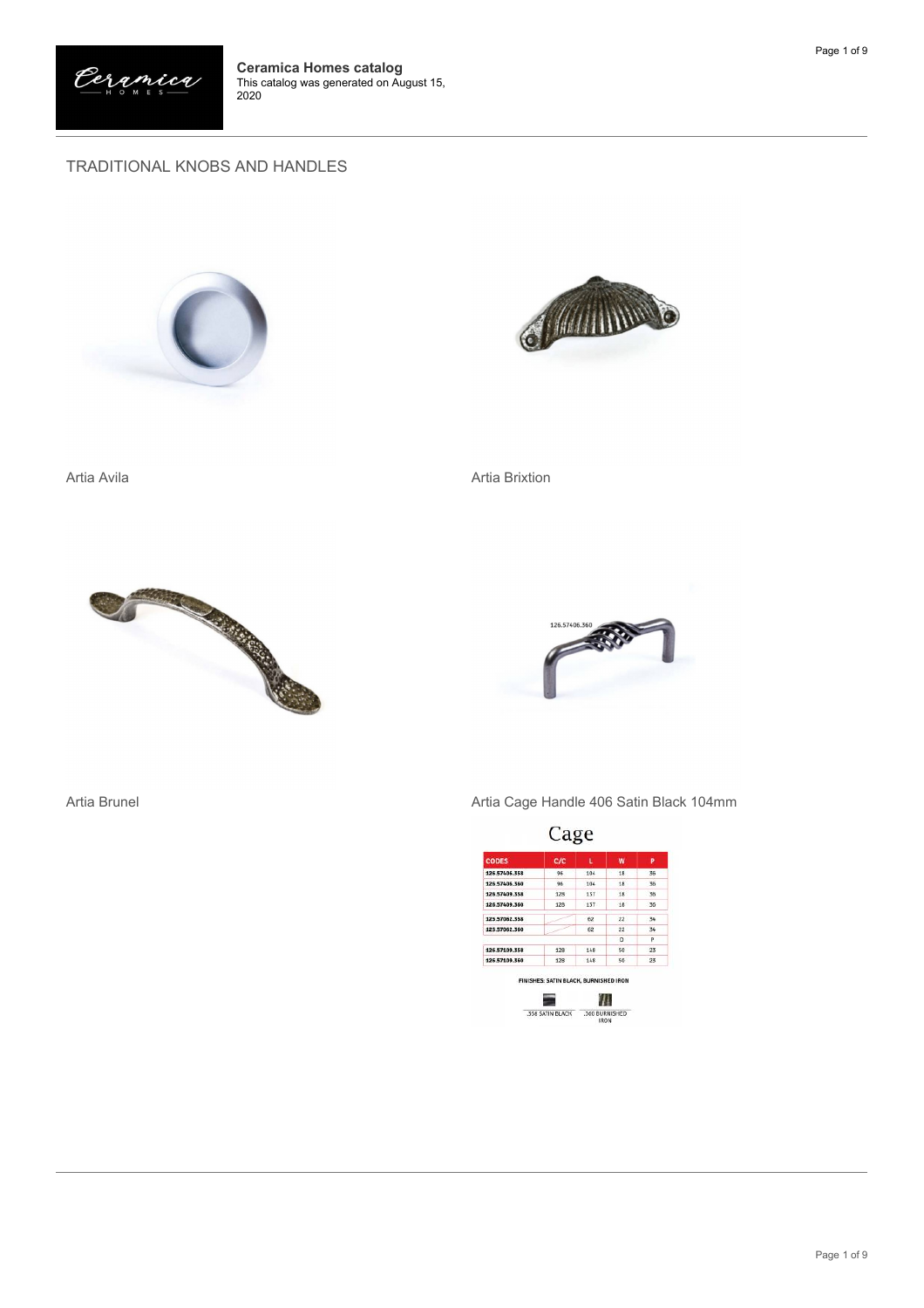





Artia Enfield **Artia Expedition Artia Epoch** 

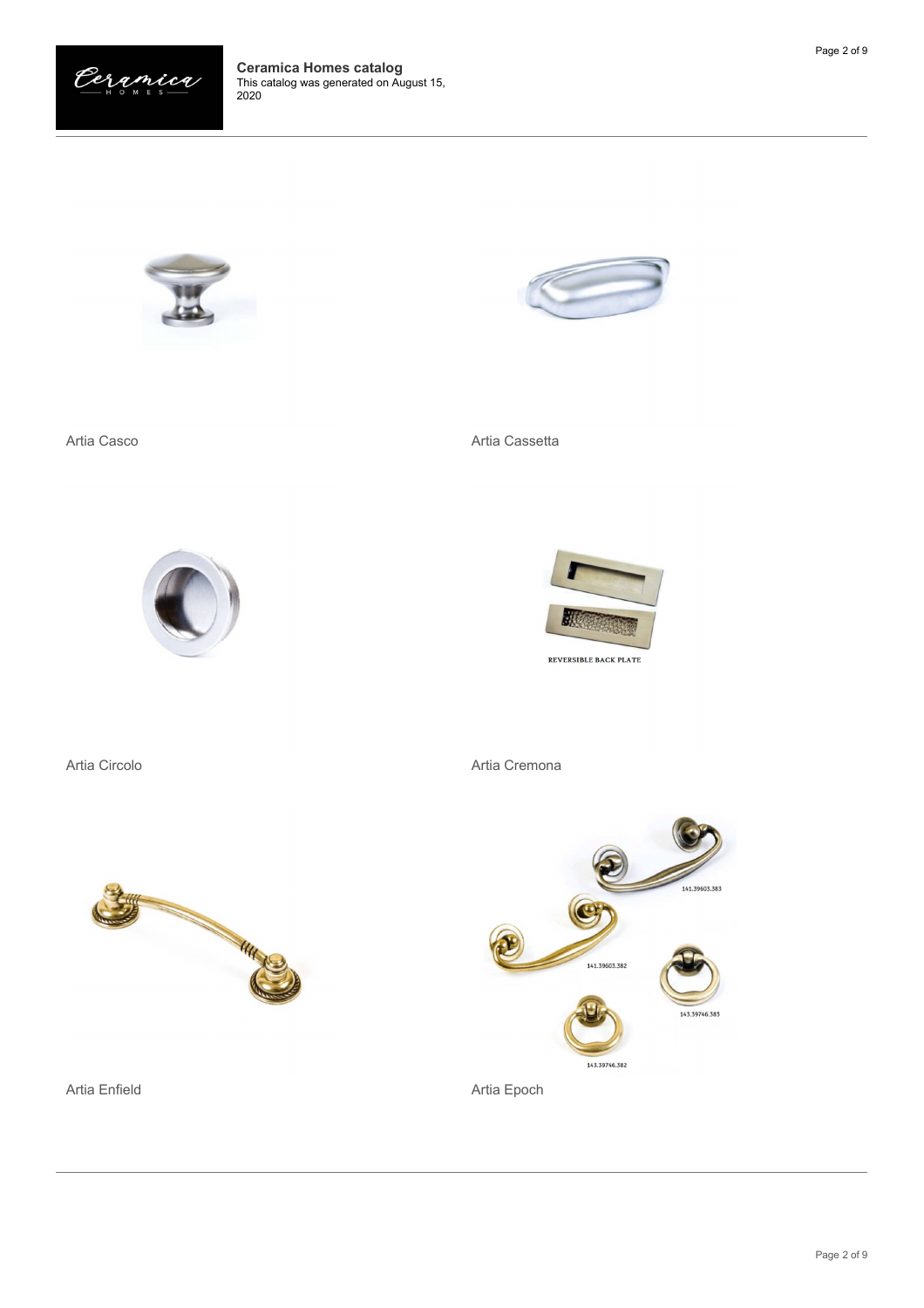











Artia Montoya **Artia Newham** 



Artia Octagono **Artia Orbita** 

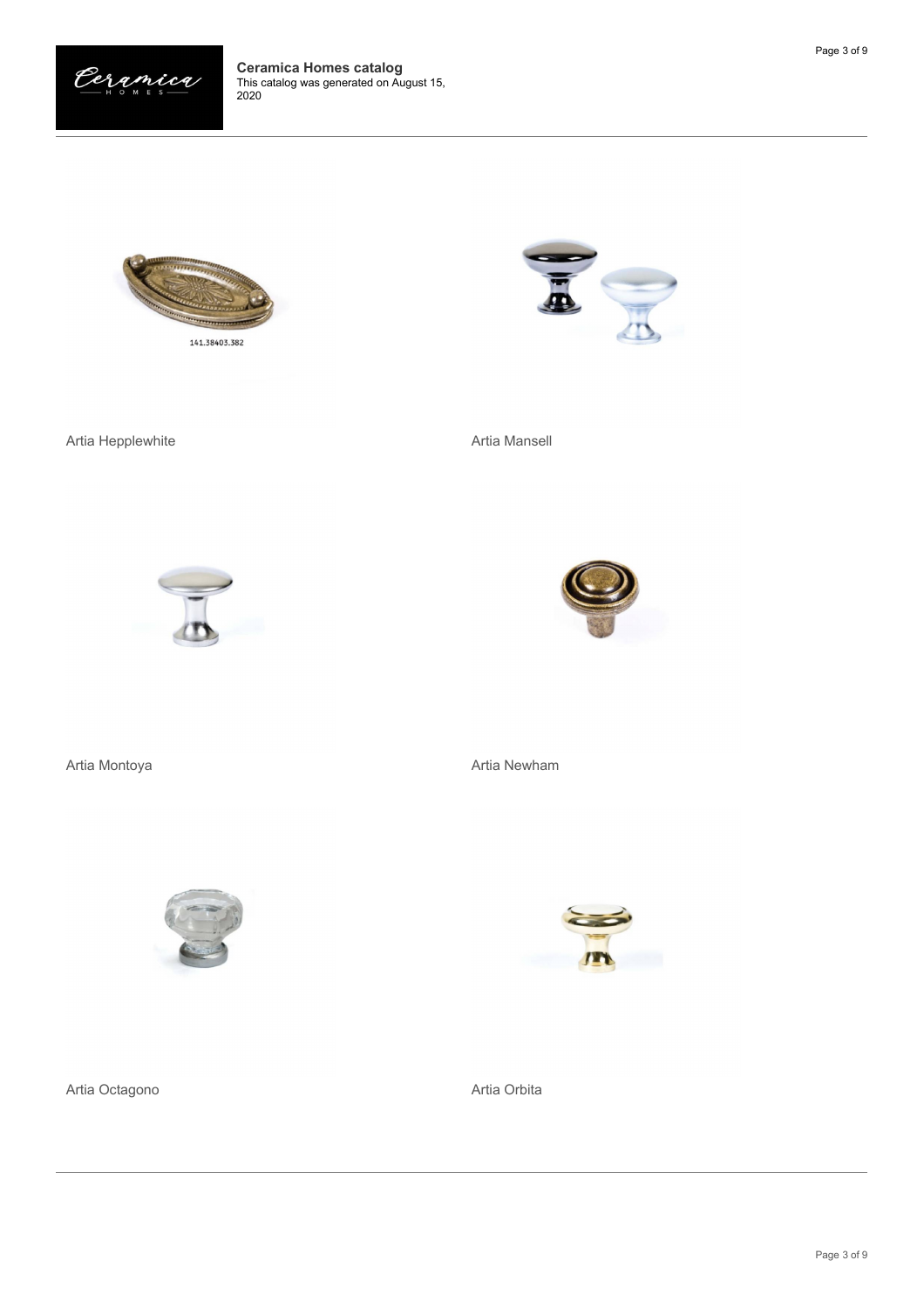







Artia Putney **Artia Quadra** Artia Quadra



Artia Rutland Handle Rigid **Artia Rutland Handle Swivel** Artia Rutland Handle Swivel







Artia Rutland Knob **Artia Scalloped** Artia Scalloped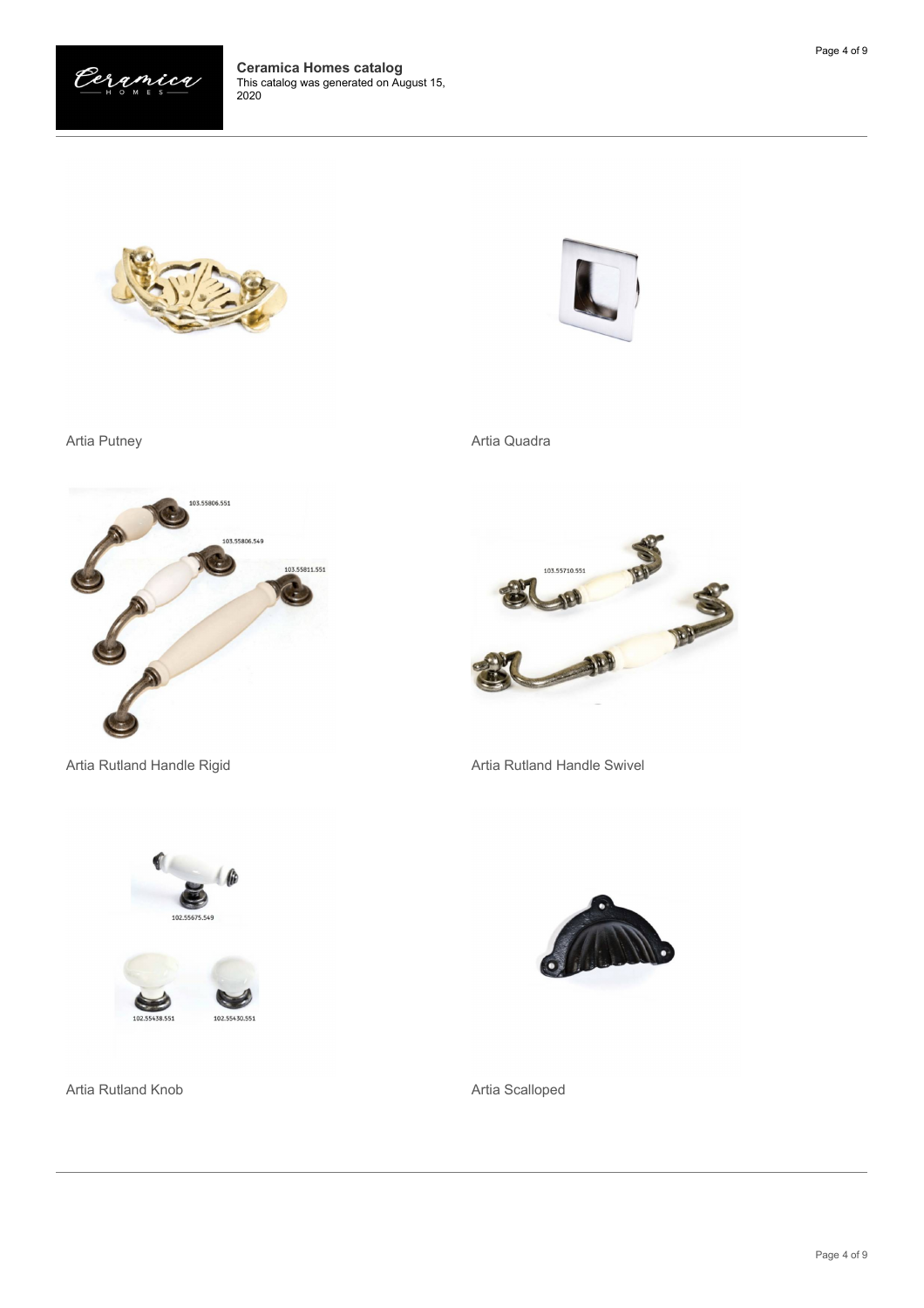





Artia Semi **Artia Stepney** 







Artia Stratford **Artia Tours** Artia Tours



Artia Vetro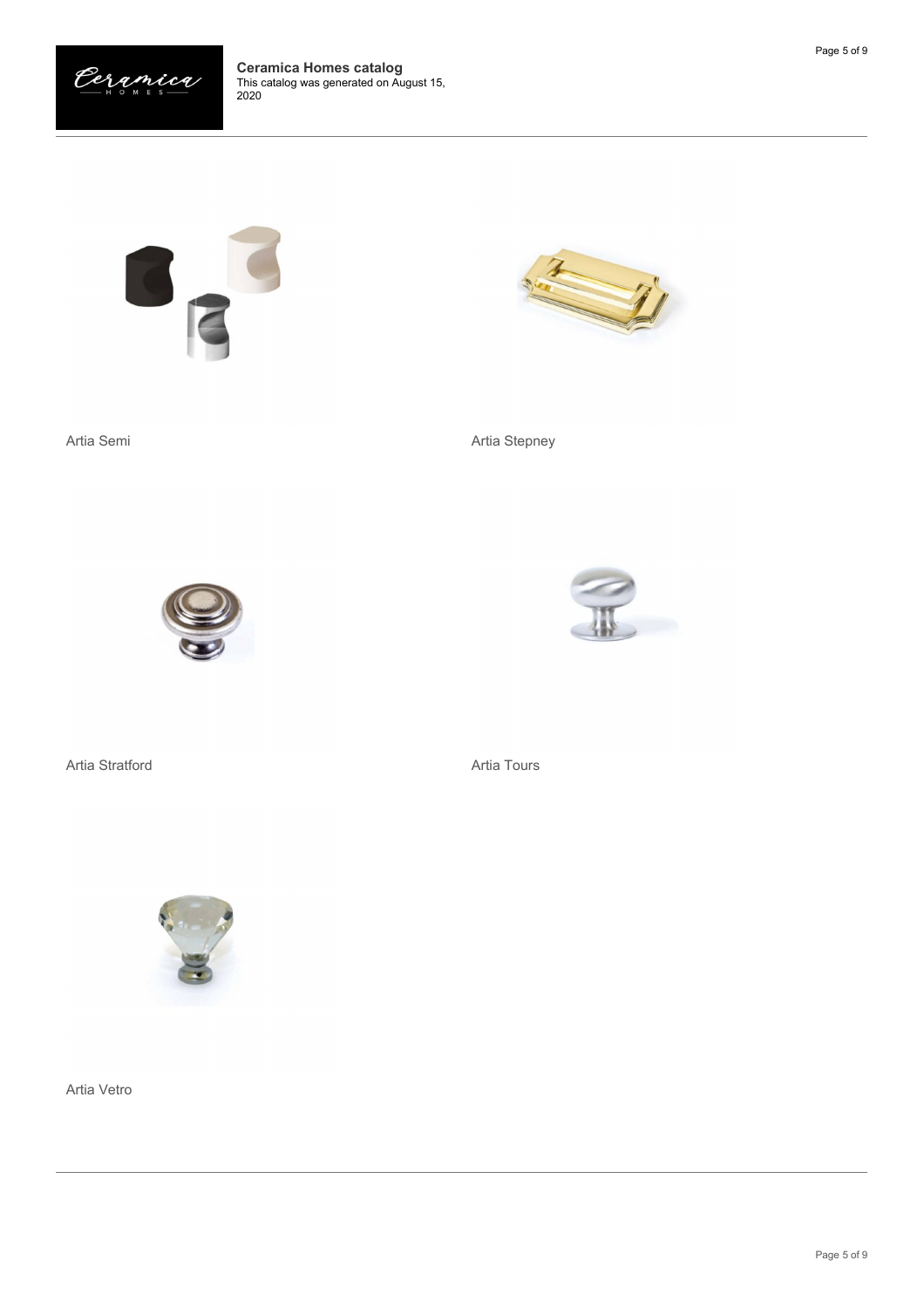

## Artia Woodford Champlain Brass Knob

## Woodford

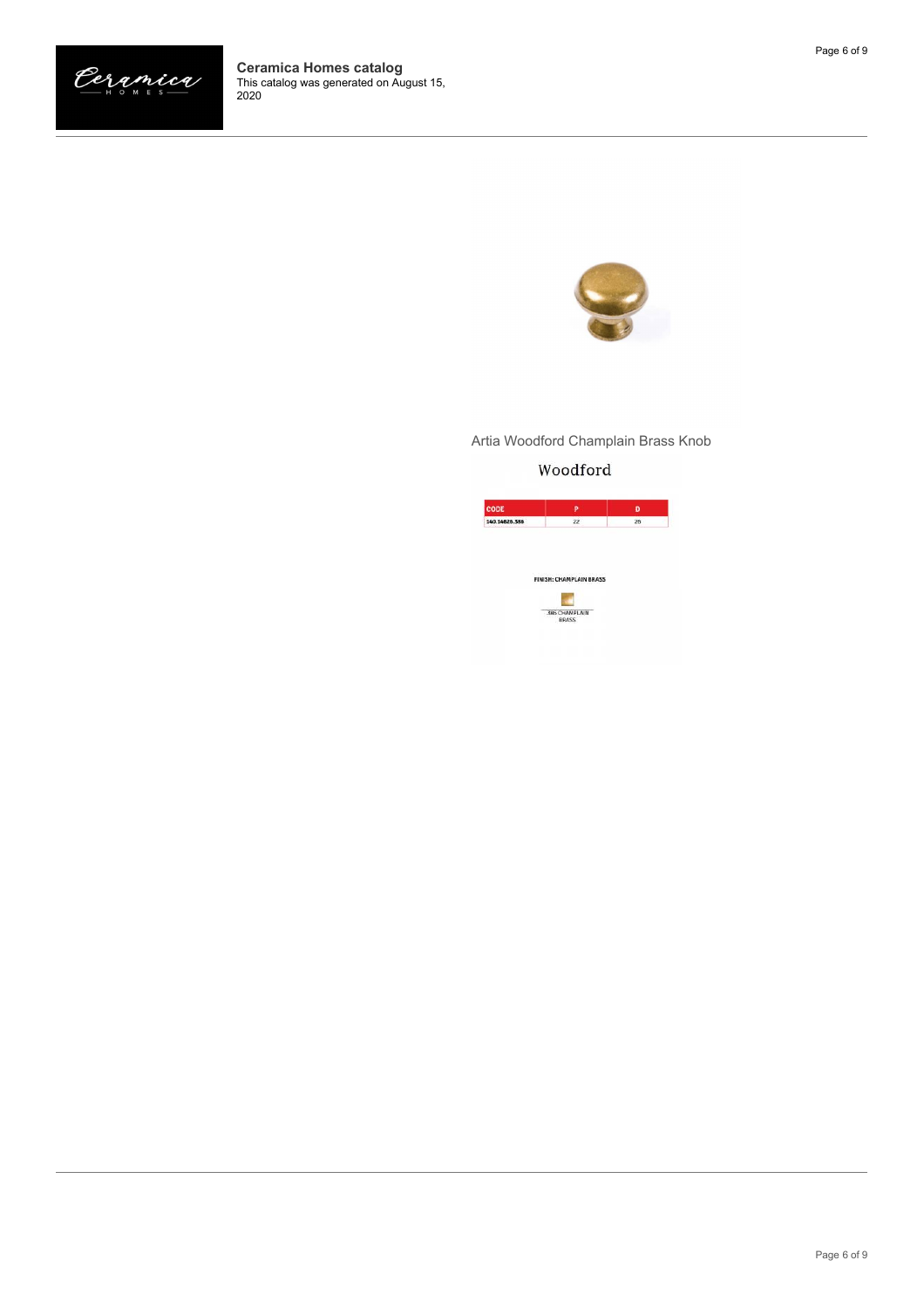







Artia Cage Handle 406 Satin Black 137mm Artia Cage Handle 406 Burnished Iron 104mm

| <b>CODES</b>  | C/C | L   | w  | P  |
|---------------|-----|-----|----|----|
| 126.57406.358 | 96  | 104 | 18 | 36 |
| 126,57406,360 | 96  | 104 | 18 | 36 |
| 126.57409.358 | 128 | 137 | 18 | 36 |
| 126.57409.360 | 128 | 137 | 18 | 36 |
| 125.57062.358 |     | 62  | 22 | 34 |
| 125.57062.360 |     | 62  | 22 | 34 |
|               |     |     | D  | p  |
| 126.57109.358 | 128 | 148 | 50 | 23 |
| 126.57109.360 | 128 | 148 | 50 | 23 |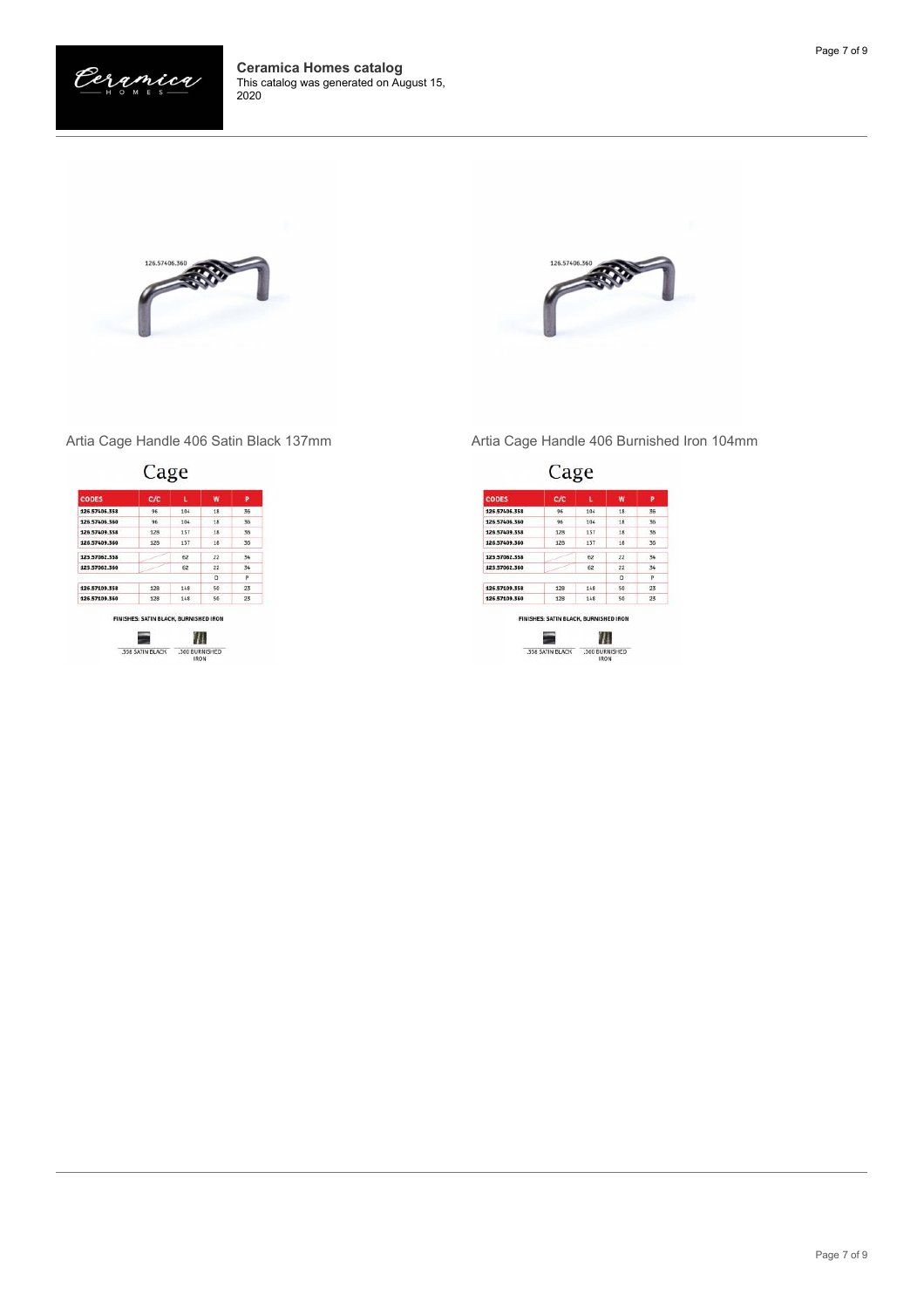





| <b>CODES</b>  | C/C |     | W  | P  |
|---------------|-----|-----|----|----|
| 126,57406,358 | 96  | 104 | 18 | 36 |
| 126,57406,360 | 96  | 104 | 18 | 36 |
| 126.57409.358 | 128 | 137 | 18 | 36 |
| 126.57409.360 | 128 | 137 | 18 | 36 |
| 125.57062.358 |     | 62  | 22 | 34 |
| 125,57062,360 |     | 62  | 22 | 34 |
|               |     |     | D. | p  |
| 126.57109.358 | 128 | 148 | 50 | 23 |
| 126.57109.360 | 128 | 148 | 50 | 23 |

Artia Cage Handle 406 Burnished Iron 137mm Artia Cage Handle 109 Burnished Iron 148mm

| <b>CODES</b>  | C/C |     | W  | P  |
|---------------|-----|-----|----|----|
| 126.57406.358 | 96  | 104 | 18 | 36 |
| 126,57406,360 | 96  | 104 | 18 | 36 |
| 126.57409.358 | 128 | 137 | 18 | 36 |
| 126.57409.360 | 128 | 137 | 18 | 36 |
| 125.57062.358 |     | 62  | 22 | 34 |
| 125.57062.360 |     | 62  | 22 | 34 |
|               |     |     | D. | p  |
| 126.57109.358 | 128 | 148 | 50 | 23 |
| 126.57109.360 | 128 | 148 | 50 | 23 |